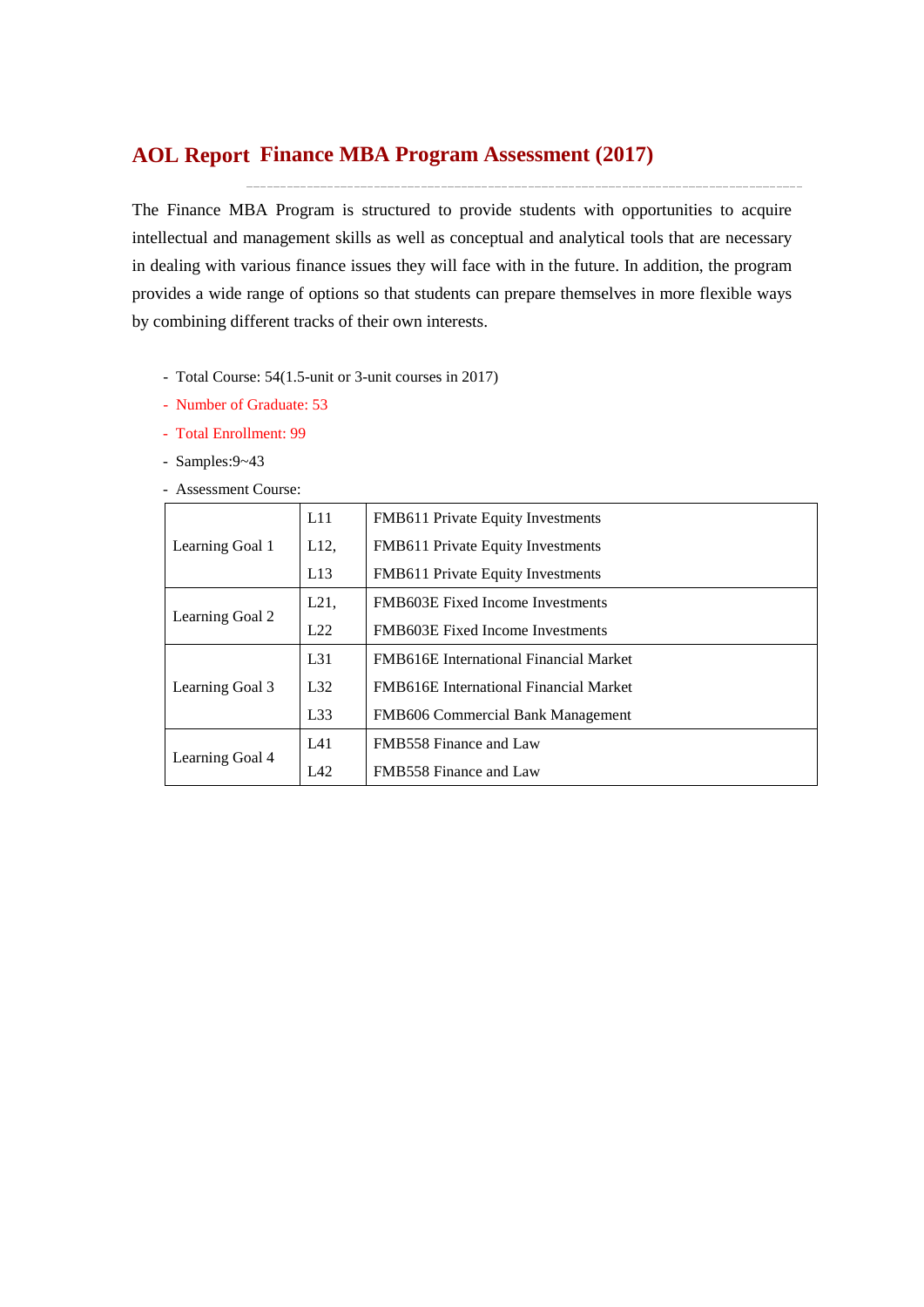### *Outline of assessment*

Overall, the students of the finance MBA program successfully meet expectations. L1, L2, L3, and L4 have the average scores of 2.84, 2.20, 2.16, and 2.26 respectively. All traits except two have the score above 2, which means students achieved really successful learning goals. The highest average score among traits for assessing learning objectives is 2.95 for L11-T6, L12-T5, and L13-T2, 'Style and grammar', 'Professionalism', and 'Balance between task and interpersonal relations'. The 2 lowest scored traits are L32-T2 and L32-T3, 'Comprehension' and 'Communication'. These traits are scored 1.91 and 1.97 respectively, which is below the criterion. Except these two traits, students have approached the expected level successfully

Among 4 big learning goals, the 'Communication' gets the highest average score. All traits for the 'Communication' are displaying high score above 2.62. Especially, no one failed to meet the expectation in any trait of this learning goal. On the other hand, students had difficulty in 'Global perspective', especially for 'Comprehension' and 'Communication'.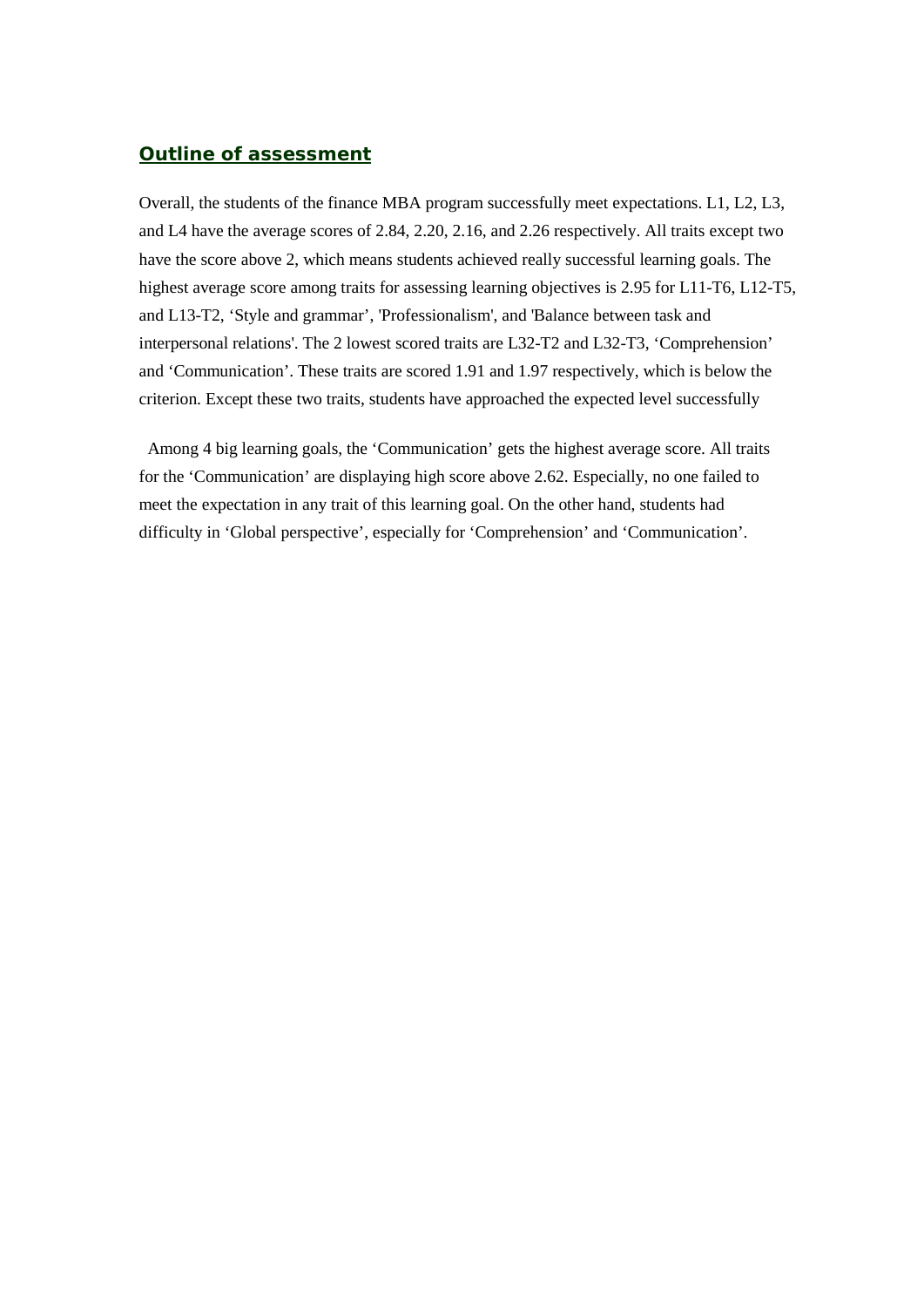## *Overview of assessment*

| <b>Finance-MBA Program Assessment: Learning Goal 1</b>                                                                                                                                                                                                                                      |                                                                         |                                                                                                                                         |  |  |  |  |  |  |  |  |
|---------------------------------------------------------------------------------------------------------------------------------------------------------------------------------------------------------------------------------------------------------------------------------------------|-------------------------------------------------------------------------|-----------------------------------------------------------------------------------------------------------------------------------------|--|--|--|--|--|--|--|--|
| Our graduates will be effective communicators.                                                                                                                                                                                                                                              |                                                                         |                                                                                                                                         |  |  |  |  |  |  |  |  |
| <b>Learning Objective</b>                                                                                                                                                                                                                                                                   | <b>Sample</b>                                                           | <b>Methods</b>                                                                                                                          |  |  |  |  |  |  |  |  |
| (L11) Our student will produce professional<br>business or academic documents.<br>(L12) Our students will deliver effective<br>presentation accompanied with proper media<br>technology.<br>(L13) Our students will demonstrate effective<br>interpersonal communication in a team setting. | Student enrolled in<br>FMB611(N=21),<br>FMB611(N=21),<br>$FMB611(N=21)$ | - (L11) Term paper evaluation<br>by faculty<br>- (L12) Class presentation<br>evaluation by faculty<br>- (L13) Course-embedded<br>survey |  |  |  |  |  |  |  |  |
| Finding<br>- The average scores for L11, L12 and L13 are 2.80, 2.87 and 2.85, respectively                                                                                                                                                                                                  |                                                                         |                                                                                                                                         |  |  |  |  |  |  |  |  |

\* 1 (Fails to Meet Expectations) 2 (Meets Expectations) 3 (Exceed Expectations)

**-** L11, L12, L13 meet expectations successfully.

- The average scores for L11-T2, and L11-T7 are slightly lower than others.

- All students showed more than expected results(higher than 2) for the 'L1' assessment items.

- Almost students get 3 point for L11-T6, 'Style and grammar'. No or very minimal spelling,

grammar, sentence structure, and paragraphing errors.

- 20/21 students get 3 point for L12-T5, 'Professionalism'. Treats audience professionally; confident, shows command of topic.

- Most students received a high rating for the L13-T2, 'Balance between task and interpersonal

relations'. Volunteers to assist others and shares information openly.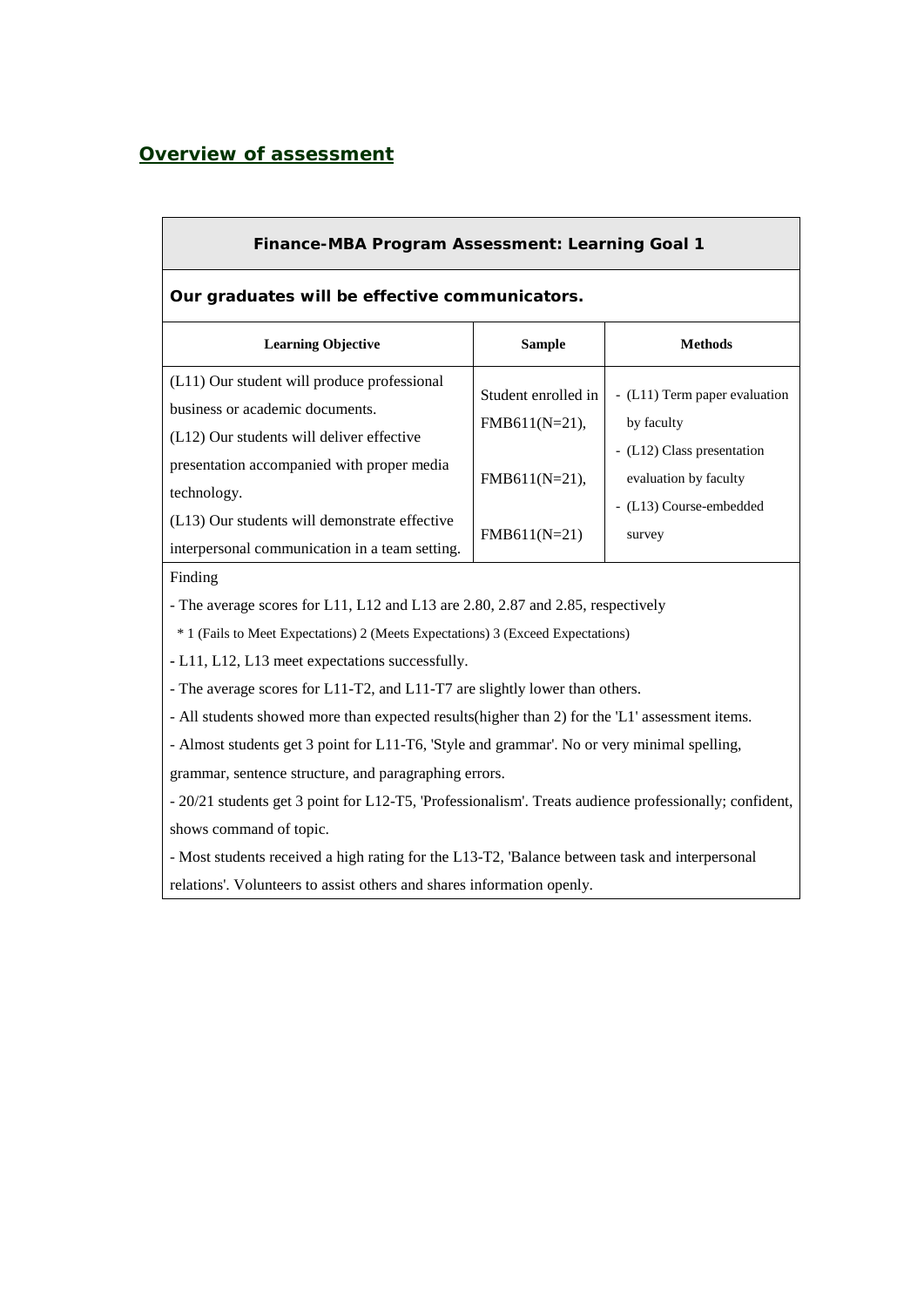### **Finance-MBA Program Assessment: Learning Goal 2**

## **Our graduates will command analytical thinking in solving complex financial decision making problems.**

| <b>Learning Objective</b>                      | <b>Sample</b>       | Methods                               |
|------------------------------------------------|---------------------|---------------------------------------|
| (L21) Our student will have basic quantitative | Student enrolled in |                                       |
| skills for research.                           | FMB603E(N=43)       | - (L21) Test evaluation by<br>faculty |
| (L22) Our students will use appropriate        |                     |                                       |
| quantitative analytical techniques to identify | FMB603E(N=43)       | - (L22) Assignment evaluation         |
| problems in finance and develop asolution.     |                     | by faculty                            |

Findings

- The average score for L21 and L22 are 2.21 and 2.20.

\* 1 (Fails to Meet Expectations) 2 (Meets Expectations) 3 (Exceed Expectations)

**-** L21 and L22 meet expectation. However, some students did not meet the criteria.

- In particular, it can be seen that many students receive a lower score for the 'L21-T1' and 'L22-T1' evaluation items.

- Many students showed difficulty with the item 'L21-T1', 'Logic and organization'. For 8/43(18.6%), arguments are poorly organized, do not flow well, and are hard to follow.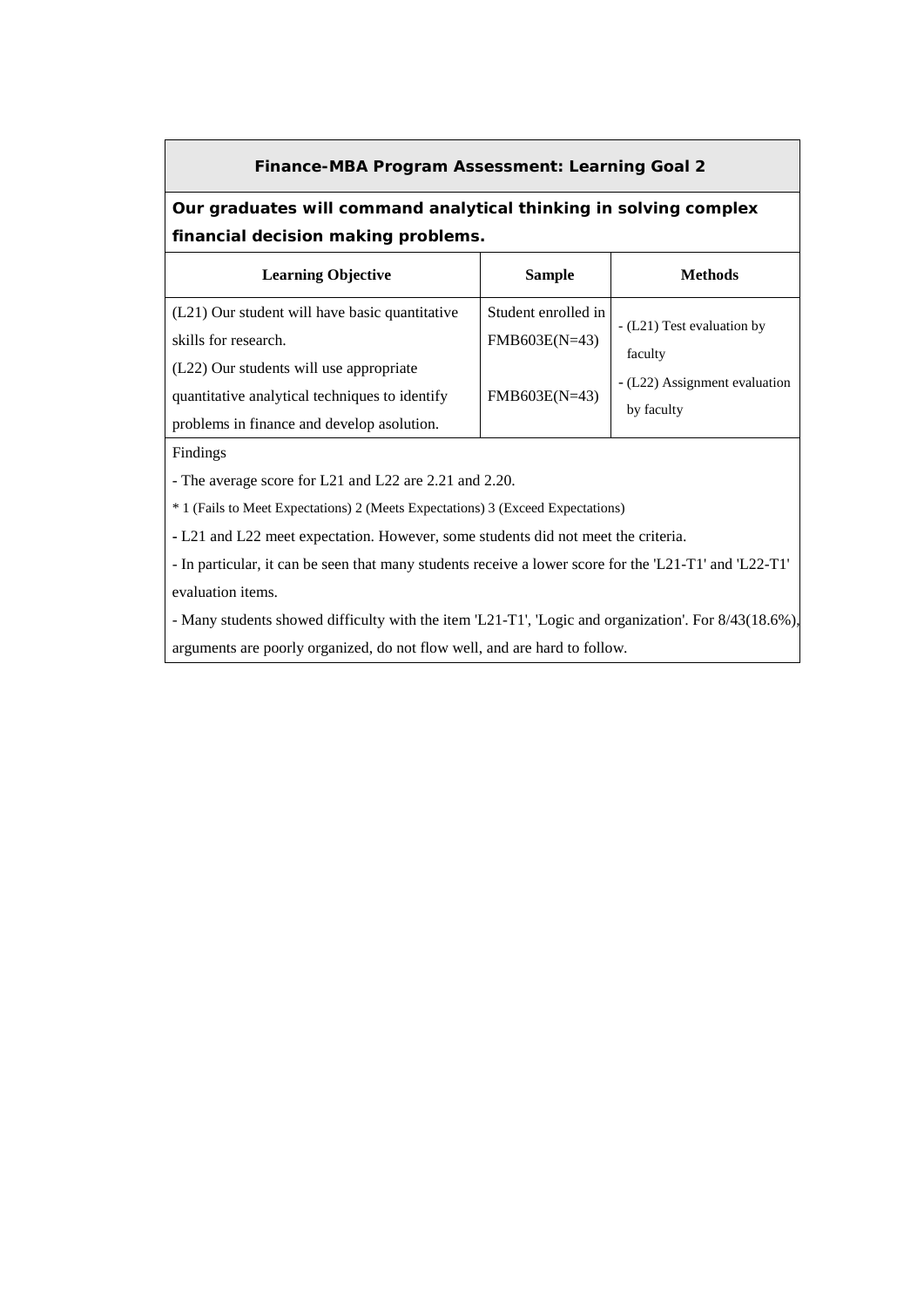#### **Finance-MBA Program Assessment: Learning Goal 3**

#### **Our graduates will have a global perspective.**

| <b>Learning Objective</b>                      | <b>Sample</b>       | <b>Methods</b>             |
|------------------------------------------------|---------------------|----------------------------|
| (L31) Our student will understand global       | Student enrolled in | - (L31) Course-embedded    |
| business issues and relate current issues to   | $FIN616E(N=33)$ ,   | survey                     |
| emerging business opportunities.               |                     |                            |
| (L32) Our students will have command of        |                     | - (L32) OPI, term project  |
| business English or other language of global   | $FMB616E(N=33)$ ,   | presentation evaluation by |
| financial markets.                             |                     | faculty                    |
| (L33) Our students will be able to network and |                     | - (L33) Course-embedded    |
| collaborate with global finance leaders.       | $FMB606(N=17)$      | survey                     |

Finding

- The average scores for L31, L32 and L33 are 2.14, 2.00, and 2.32, respectively

\* 1 (Fails to Meet Expectations) 2 (Meets Expectations) 3 (Exceed Expectations)

**-** L31 and L33 meet expectations but L32 meets expectation critically.

- Many students have had the most difficulty with the L32 item throughout the entire criteria.

Especially, T2 and T3 among L32 items had the lowest average among all traits.

- The 'L32-T2'('Comprehension) trait did not meet expectations on average. It means that the response shows little understanding of main ideas and/or details.

- Also 'L32-T3'(Communication) trait did not meet expectations on average. Only 5/33(15.2%)

exceed expectations. Almost students(66.7%) show that the communication skills and strategies are somewhat complete, appropriate and/or correct.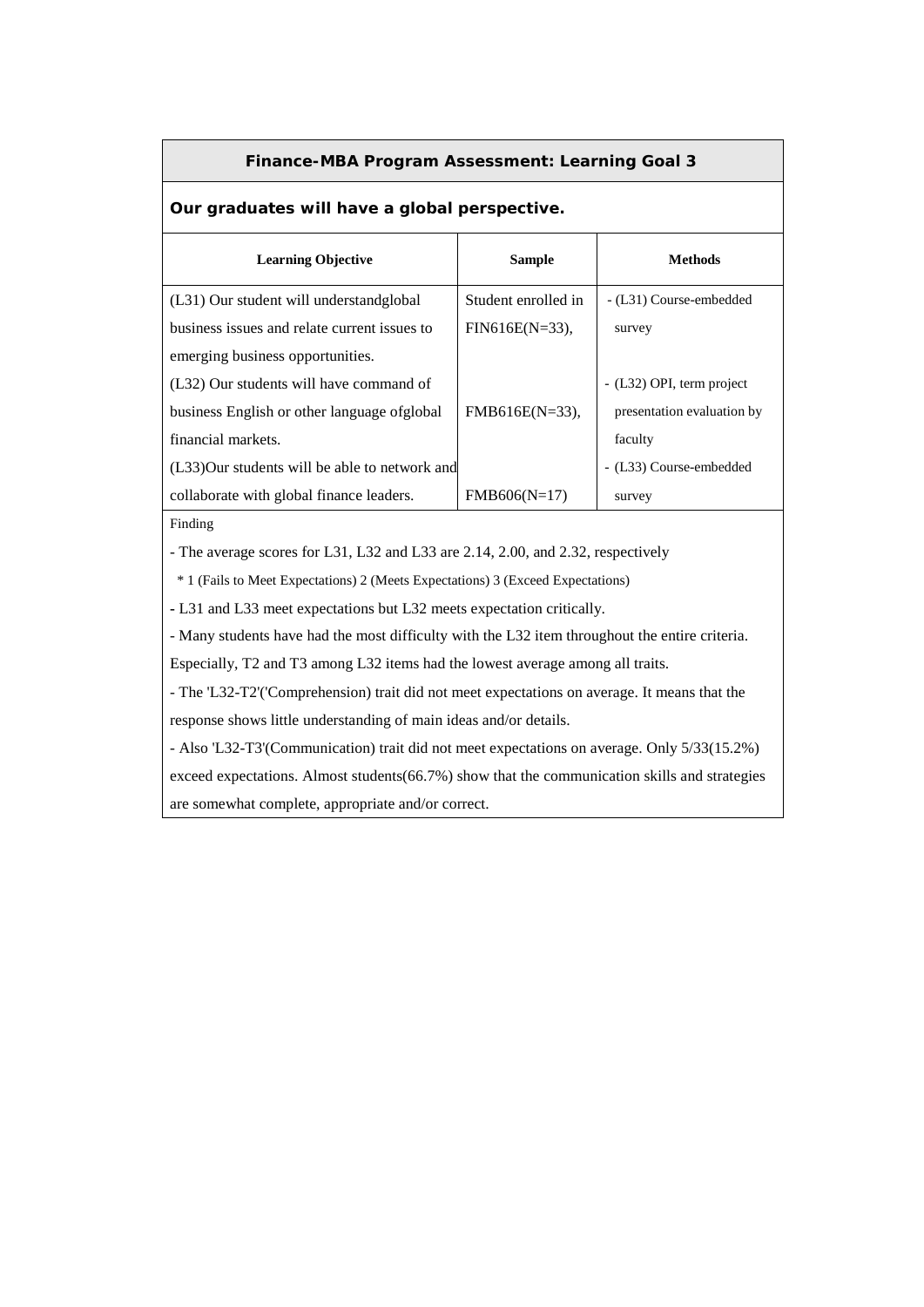#### **Finance-MBA Program Assessment: Learning Goal 4**

# **Our graduates will understand the gravity of ethical behavior and corporate social responsibility.**

| <b>Learning Objective</b>                                                                                                                                                                                                                                     | <b>Sample</b>                                         | <b>Methods</b>                                                                                                           |
|---------------------------------------------------------------------------------------------------------------------------------------------------------------------------------------------------------------------------------------------------------------|-------------------------------------------------------|--------------------------------------------------------------------------------------------------------------------------|
| (L41) Our student will identify ethical<br>issues in financial services industry<br>and be able to recognize and evaluate<br>alternative courses of action.<br>$(L42)$ Our students will know the<br>professional code of conduct within<br>their discipline. | Student enrolled in<br>$FMB558(N=9)$<br>$FMB558(N=9)$ | (L41) Class presentation and test<br>evaluation by faculty<br>(L42) Class presentation and test<br>evaluation by faculty |
| Finding                                                                                                                                                                                                                                                       |                                                       |                                                                                                                          |

- The average scores for L41 and L42 are 2.24 and 2.28, respectively.

\* 1 (Fails to Meet Expectations) 2 (Meets Expectations) 3 (Exceed Expectations)

**-** Both L41 and L42 meet the expectation successfully.

- Most of the students showed up as expected, but few showed up above expectations.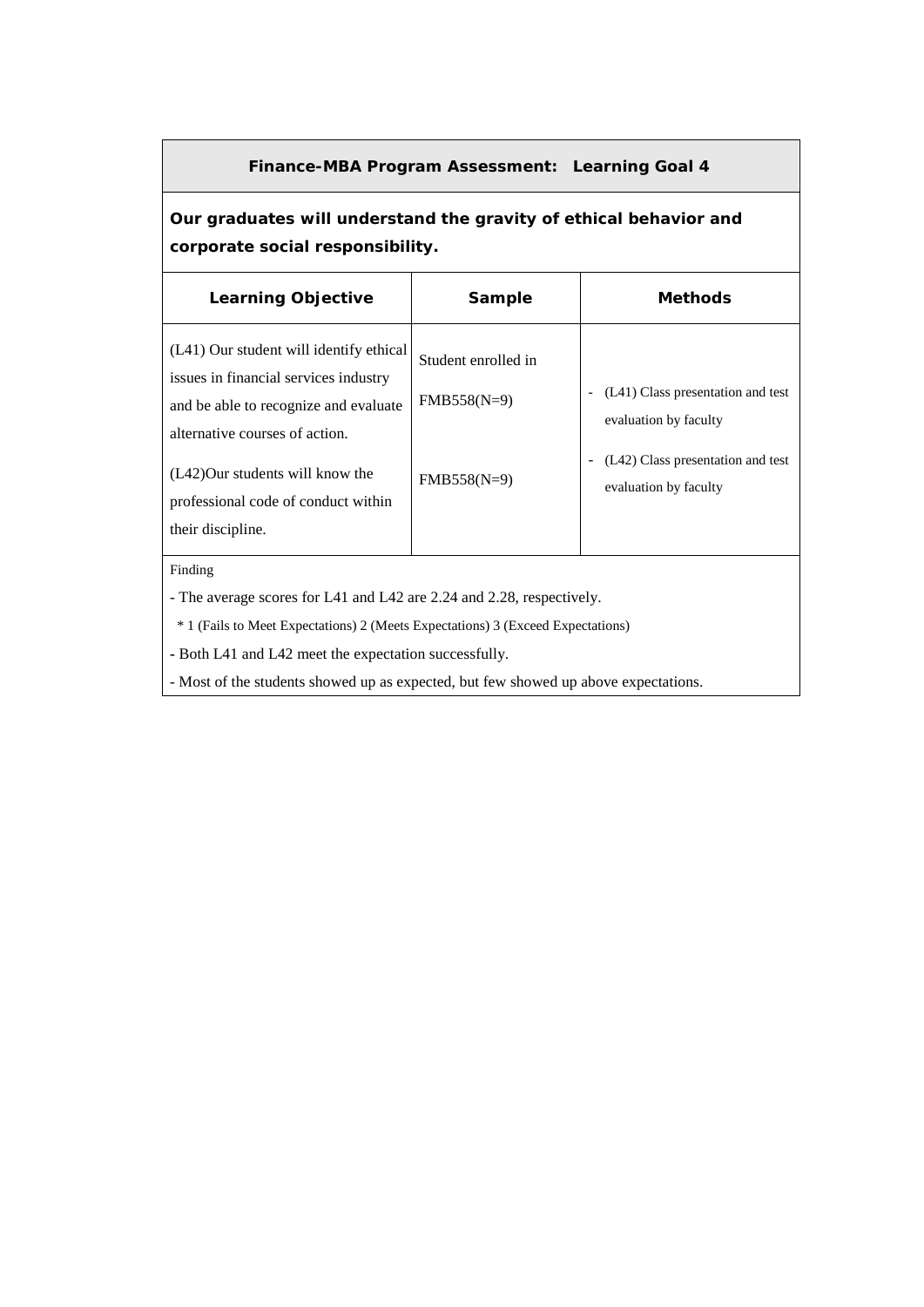## *Data Analysis and Results*

|                | Assessment Learning Goal L1 |                |          |                |                |                |                |                |          |                |                |                |           |                |                |                |                |                |
|----------------|-----------------------------|----------------|----------|----------------|----------------|----------------|----------------|----------------|----------|----------------|----------------|----------------|-----------|----------------|----------------|----------------|----------------|----------------|
|                | L11(FMB657)                 |                |          |                |                |                | L12(FMB657)    |                |          |                | L13(FMB657)    |                |           |                |                |                |                |                |
|                | T1                          | T <sub>2</sub> | T3       | T <sub>4</sub> | T <sub>5</sub> | T <sub>6</sub> | T <sub>7</sub> | T <sub>8</sub> | T1       | T <sub>2</sub> | T <sub>3</sub> | T <sub>4</sub> | <b>T5</b> | T <sub>6</sub> | T <sub>1</sub> | T <sub>2</sub> | T <sub>3</sub> | T <sub>4</sub> |
|                | $\Omega$                    | $\Omega$       | $\Omega$ | $\Omega$       | $\mathbf 0$    | $\mathbf 0$    | 0              | $\Omega$       | $\Omega$ | $\Omega$       | 0              | $\Omega$       | $\Omega$  | $\mathbf 0$    | $\mathbf 0$    | $\mathbf 0$    | $\mathbf{0}$   | $\mathbf{0}$   |
| $\overline{2}$ | 3                           | 8              | 2        | 6              | 2              | 1              | 8              | 3              | 3        | 4              | 2              | 3              | 4         | 3              | 3              | 1              | 4              | 5              |
| 3              | 18                          | 13             | 19       | 15             | 19             | 20             | 13             | 18             | 18       | 17             | 19             | 18             | 20        | 18             | 18             | 20             | 17             | 16             |
| N              | 21                          | 21             | 21       | 21             | 21             | 21             | 21             | 21             | 21       | 21             | 21             | 21             | 21        | 21             | 21             | 21             | 21             | 21             |
| Avg            | 2.86                        | 2.62           | 2.90     | 2.71           | 2.90           | 2.95           | 2.62           | 2.86           | 2.86     | 2.81           | 2.90           | 2.86           | 2.95      | 2.86           | 2.86           | 2.95           | 2.81           | 2.76           |
| Avg_t          | 2.80                        |                |          |                |                |                |                |                |          | 2.87           |                |                |           |                | 2.85           |                |                |                |

\* Criteria: 1 (Fails to Meet Expectations)2 (Meets Expectations)3 (Exceeds Expectations)

\* Unit: person (point)

|                | Assessment Learning Goal L2                                                                                    |      |      |      |      |             |                |           |                |                |                |  |  |
|----------------|----------------------------------------------------------------------------------------------------------------|------|------|------|------|-------------|----------------|-----------|----------------|----------------|----------------|--|--|
|                | L21(FMB651)                                                                                                    |      |      |      |      | L22(FMB651) |                |           |                |                |                |  |  |
|                | T <sub>2</sub><br>T <sub>3</sub><br>T <sub>1</sub><br>T <sub>4</sub><br>T <sub>2</sub><br>T <sub>3</sub><br>T1 |      |      |      |      |             |                | <b>T4</b> | T <sub>5</sub> | T <sub>6</sub> | T <sub>7</sub> |  |  |
| 1              | 8                                                                                                              | 5    | 3    | 4    | 8    | 5           | $\overline{4}$ | 5         | 5              | $\overline{4}$ | 6              |  |  |
| $\overline{2}$ | 23                                                                                                             | 25   | 24   | 24   | 23   | 24          | 24             | 25        | 24             | 25             | 23             |  |  |
| $\overline{3}$ | 12                                                                                                             | 13   | 16   | 15   | 12   | 14          | 15             | 13        | 14             | 14             | 14             |  |  |
| N              | 43                                                                                                             | 43   | 43   | 43   | 43   | 43          | 43             | 43        | 43             | 43             | 43             |  |  |
| Avg            | 2.09                                                                                                           | 2.19 | 2.30 | 2.26 | 2.09 | 2.21        | 2.26           | 2.19      | 2.21           | 2.23           | 2.19           |  |  |
| Avg_t          | 2.21                                                                                                           |      |      |      |      |             |                | 2.20      |                |                |                |  |  |

\* Criteria: 1 (Fails to Meet Expectations)2 (Meets Expectations)3 (Exceeds Expectations)

\* Unit: person (point)